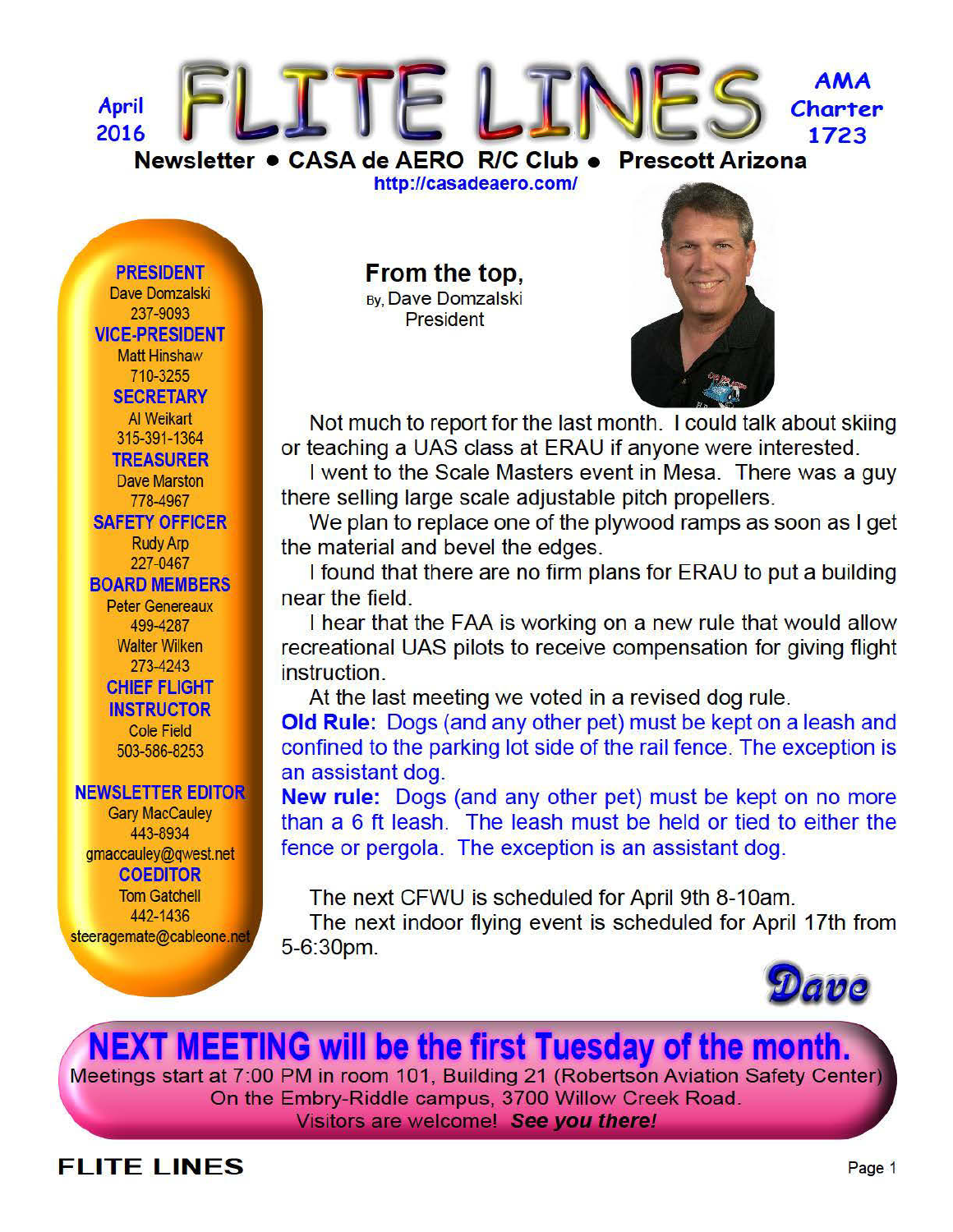## **Casa de Aero General Membership Meeting April 4, 2016**

## **Attendance:**

**General Members**: Jerry Alvarez, Don Broadston, David Domzalski, Kent Ewart, Jack Hardy, Art Kaplan, Shel Leibach, Al Marello, Dave Marston, Robert Olsen, Gene Tomek, Scott Wemple, and Al Weikart.

### **General Visitors:**

**ERAU Members:** Cole Field and Thomas Karr

President Dave Domzalski called the meeting to order at 7:01 p.m.

**President's Report and New Business (Dave Domzalski):**

No new members present

No visitors present

Jack says that Gary Swigart's wife had a severe stroke. She is currently in Phoenix.

Cole announced that the student club is planning combat: Build Saturday April 16th. And combat one week later.

Dave Domzalski has left a message for the Chino secretary to discuss the associate membership.

The board agreed to replace one of the plywood ramps. Dave Domzalski will acquire the plywood and plane the edges.

The Casa de Aero sign is being revamped by Jack Hardy.

Charlie Bock will receive another award.

Shel Leibach says he is aware of a container full of airplane kits. He'll get a list and Al Weikart will share it with the membership and get it to Matt Hinshaw for the website.

**Vice President's Report (Matt Hinshaw):** Not present

**Safety Report (Rudy Arp):** Rudy was not present.

**Flight Instruction (Cole Field):** Working with Dr. Pinere.

**Treasurer's Report (Dave Marston):**

## The checking account balance is \$3443.

## **Secretary's Report (Al Weikart)**:

Currently we have 87 on the member list, but approximately 20 have not renewed. AMA membership compliance is relatively good, but some need to renew with the club.

Cole conducted the 50/50 raffle: \$15 won by Kent Ewart.

## **Dog Rule Vote:**

The proposed dog rule which allows dogs to be on the runway side of the fence, but on a leash passed with a 11 / 4 vote.

### **Upcoming Dates:**

Come Fly with Us is Saturday, April 9th 8:00-10:00 The students have been advertising the event, so there may be more interest.

Indoor Flying – Sunday, April 17, 5:00 – 6:30 Note the later time.

### **Show and Tell:**

Dave Marston showed a few items from the glider club for sale. He took price commitments from CdA members, but must consider offers from the glider club.

Meeting adjourned at 7:50 PM.

Respectfully submitted by *Al Weikart*.



## **FLITE LINES** Page 2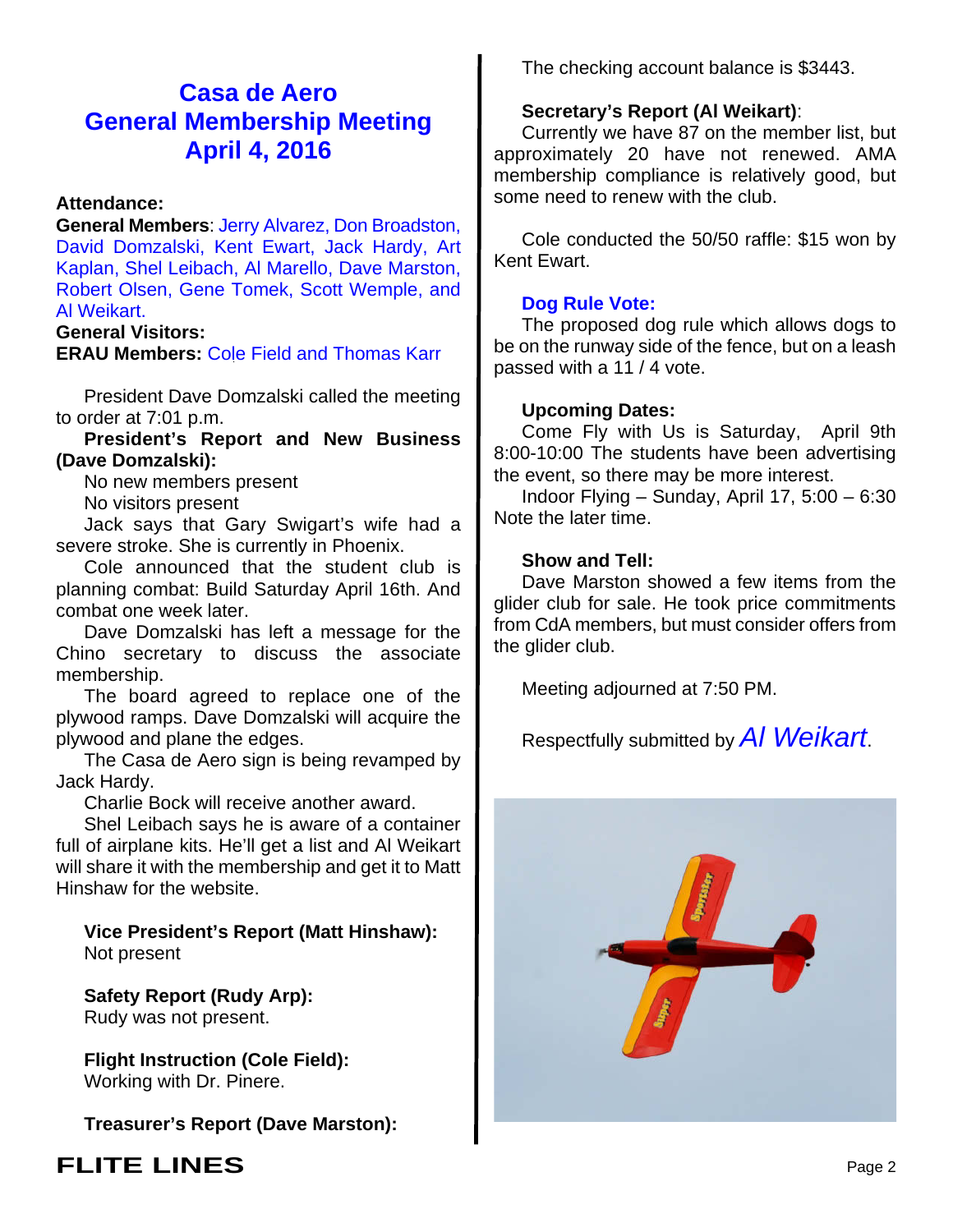

**FLITE LINES**